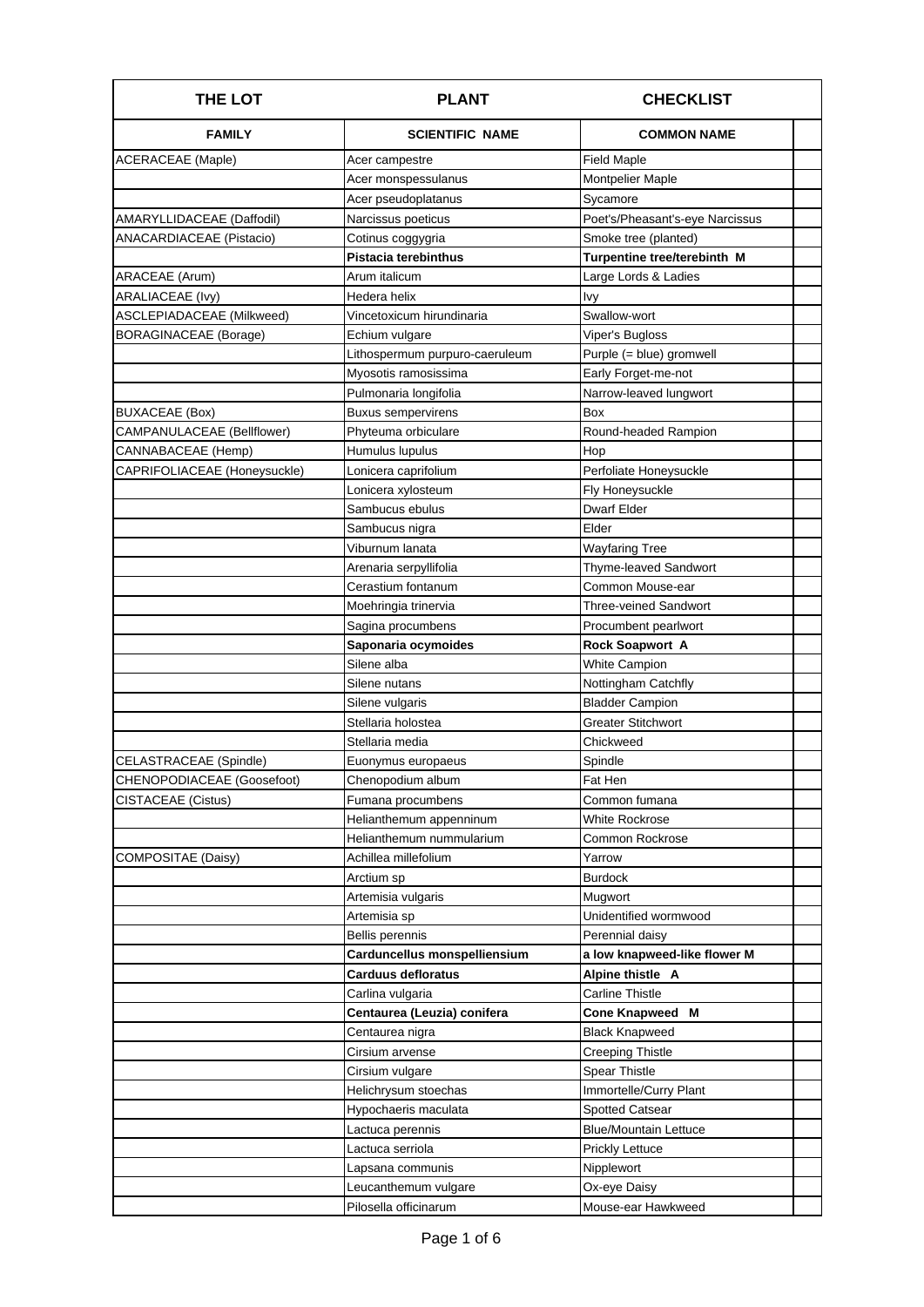| <b>THE LOT</b>                 | <b>PLANT</b>                       | <b>CHECKLIST</b>                    |
|--------------------------------|------------------------------------|-------------------------------------|
| <b>FAMILY</b>                  | <b>SCIENTIFIC NAME</b>             | <b>COMMON NAME</b>                  |
|                                | Senecio vulgaris                   | Groundsel                           |
|                                | Sonchus asper                      | <b>Prickly Sow-thistle</b>          |
|                                | Sonchus oleraceus                  | Smooth Sow-thistle                  |
|                                | Taraxacum (group)                  | Dandelion                           |
| CONVOLVULACEAE                 | Tragopogon pratensis               | Goatsbeard=Jack-go-to-bed-at-noon   |
|                                | Convolvulus arvensis               | <b>Field Bindweed</b>               |
|                                | <b>Convolvulus cantabricus</b>     | <b>Pink Bindweed M</b>              |
| CORIARIACEAE (Coriaria)        | Cuscuta epithymum                  | Common Dodder                       |
| <b>CORNACEAE</b> (Cornus)      | Fallopia (Bilderdykia) convolvulus | <b>Black bindweed</b>               |
|                                | Coriaria myrtifolia                | Mediterranean Coriaria M            |
| CORYLACEAE (Hazel)             | Cornus mas                         | Cornellian cherry                   |
|                                | Cornus sanguinea                   | Dogwood                             |
| CORYLACEAE (Hornbeam)          | Corylus avellana                   | Hazel                               |
| CRASSULACEAE (Stonecrop)       | Carpinus betulus                   | Hornbeam                            |
|                                | Sedum acre                         | <b>Biting Stonecrop</b>             |
|                                | Sedum anglicum                     | <b>English Stonecrop</b>            |
|                                | Sedum telephium                    | Orpine                              |
| <b>CRUCIFERAE (Cress)</b>      | Umbilicus rupestris                | Navelwort/wall pennywort            |
|                                | Alliaria petiolata                 | <b>Garlic Mustard</b>               |
|                                | Alyssum alyssoides                 | Small alison                        |
|                                | Biscutella laevigata agg           | <b>Buckler mustard</b>              |
|                                | Capsella bursa-pastoris            | Shepherd's-purse                    |
|                                | Cardamine pratensis                | Cuckoo flower/lady's smock/milkmaid |
|                                | Hesperis matronalis                | Dame's Violet                       |
|                                | Iberis amara                       | <b>Wild Candytuft</b>               |
|                                | Lepidium campestre                 | <b>Field Pepperwort</b>             |
|                                | Lunaria annua                      | Honesty                             |
|                                | Nasturtium officinale              | Watercress                          |
|                                | Rapistrum rugosum                  | Bastard cabbage                     |
|                                | Sisymbrium officinale              | <b>Hedge Mustard</b>                |
|                                | Thlaspi perfoliatum                | Perfoliate Pennycress               |
| CUCURBITACEAE (Gourd)          | Bryonia cretica                    | White Bryony                        |
| CUPRESSACEAE (Cypress)         | Juniperus communis                 | Juniper                             |
| DIOSCOREACEAE (Yam)            | Tamus communis                     | <b>Black bryony</b>                 |
| DIPSACACEAE (Scabious)         | Knautia arvensis                   | <b>Field Scabious</b>               |
| DIPSACACEAE (Teasel)           | Dipsacus fullonum                  | Teasel                              |
| <b>ELAEAGNACEAE</b> (Oleaster) | Elaegnus angustifolia              | Oleaster M (introduced)             |
| EUPHORBIACEAE (Spurge)         | Euphorbia amygdaloides             | Wood Spurge                         |
|                                | Euphorbia chamaebuxus              | Pyrenean spurge A                   |
|                                | Euphorbia cyparissias              | <b>Cypress Spurge</b>               |
|                                | Euphorbia hyberna                  | Irish Spurge                        |
|                                | Euphorbia lathyris                 | Caper spurge                        |
|                                | Mercurialis perennis               | Dog's Mercury                       |
| <b>FAGACEAE</b>                | Aesculus hippocastanum             | Horse Chestnut                      |
|                                | Castanea sativa                    | Sweet chestnut                      |
|                                | Quercus ilex                       | Evergreen/holm oak                  |
|                                | Quercus petraea                    | Sessile Oak                         |
|                                | Quercus pubescens                  | Downy oak                           |
| FUMARIACEAE (Fumitory)         | Fumaria officinalis                | Common Fumitory                     |
| <b>GENTIANACEAE</b> (Gentian)  | Blackstonia perfoliata             | Yellow-wort                         |
| GERANIACEAE (Geranium)         | Erodium cicutarium                 | Common Storksbill                   |
|                                | Geranium columbinum                | Long-stalked Cranesbill             |
|                                | Geranium dissectum                 | <b>Cut-leaved Cranesbill</b>        |
|                                | Geranium lucidum                   | <b>Shining Cranesbill</b>           |
|                                | Geranium molle                     | <b>Dovesfoot Cranesbill</b>         |
|                                |                                    |                                     |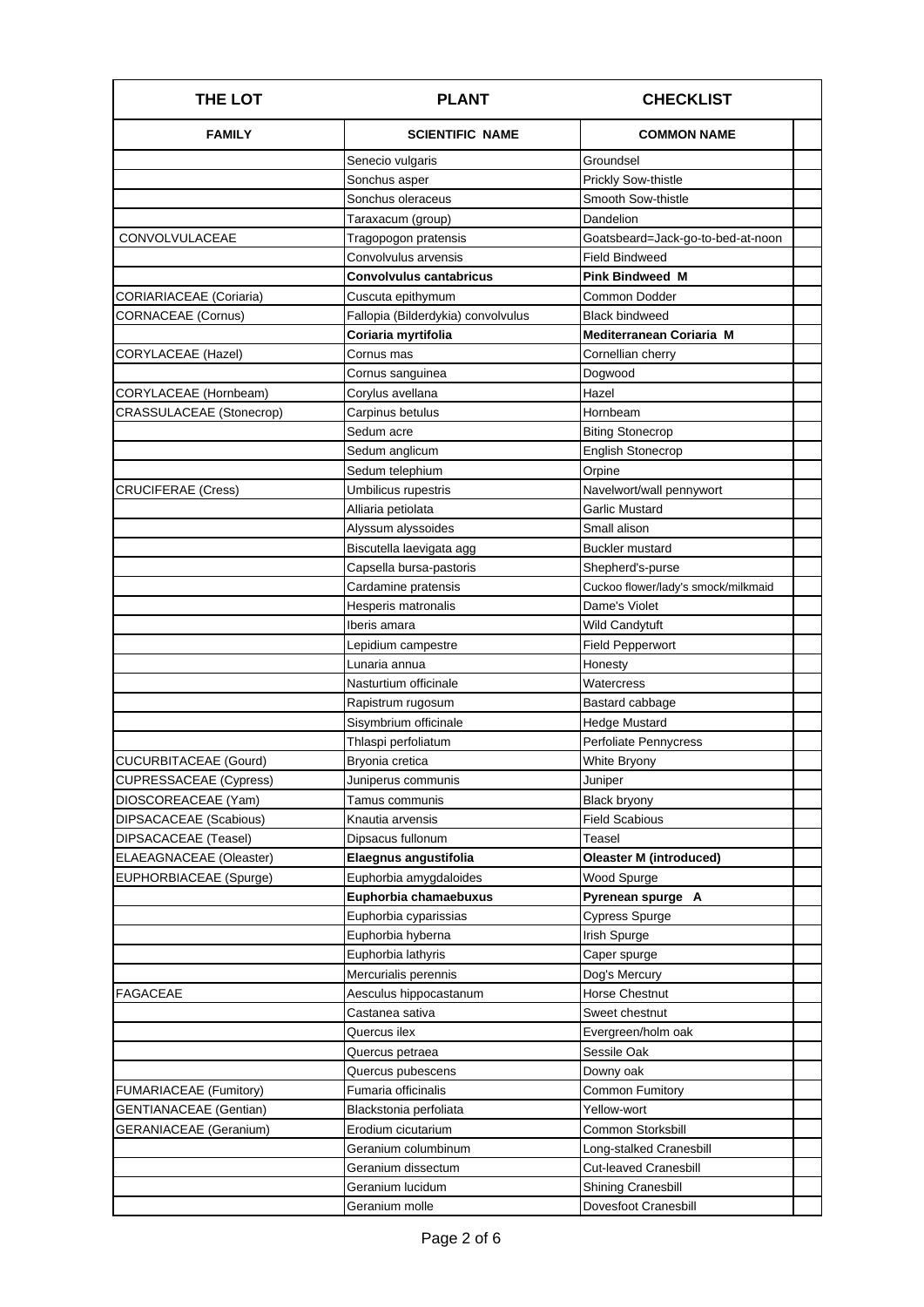| <b>FAMILY</b><br><b>SCIENTIFIC NAME</b><br><b>COMMON NAME</b><br>Little Robin<br>Geranium purpureum<br>Geranium pusillum<br>Small-flowered Cranesbill<br>Geranium robertianum<br><b>Herb Robert</b><br>Geranium rotundifolium<br>Round-leaved Cranesbill<br>Geranium sanguineum<br>Bloody Cranesbill<br>GLOBULARIACEAE (Globularia)<br>Globularia<br>Globularia vulgaris<br>Wild Oat<br><b>GRAMINEAE</b> (Grass)<br>Avena fatua<br>Briza media<br>Common Quaking-grass<br>Cocksfoot<br>Dactylis glomerata |
|-----------------------------------------------------------------------------------------------------------------------------------------------------------------------------------------------------------------------------------------------------------------------------------------------------------------------------------------------------------------------------------------------------------------------------------------------------------------------------------------------------------|
|                                                                                                                                                                                                                                                                                                                                                                                                                                                                                                           |
|                                                                                                                                                                                                                                                                                                                                                                                                                                                                                                           |
|                                                                                                                                                                                                                                                                                                                                                                                                                                                                                                           |
|                                                                                                                                                                                                                                                                                                                                                                                                                                                                                                           |
|                                                                                                                                                                                                                                                                                                                                                                                                                                                                                                           |
|                                                                                                                                                                                                                                                                                                                                                                                                                                                                                                           |
|                                                                                                                                                                                                                                                                                                                                                                                                                                                                                                           |
|                                                                                                                                                                                                                                                                                                                                                                                                                                                                                                           |
|                                                                                                                                                                                                                                                                                                                                                                                                                                                                                                           |
|                                                                                                                                                                                                                                                                                                                                                                                                                                                                                                           |
| <b>Holcus lanatus</b><br>Yorkshire Fog                                                                                                                                                                                                                                                                                                                                                                                                                                                                    |
| Hordeum murinum<br><b>Wall Barley</b>                                                                                                                                                                                                                                                                                                                                                                                                                                                                     |
| Milium effusum<br>Wood millet                                                                                                                                                                                                                                                                                                                                                                                                                                                                             |
| Stipa pennata<br><b>Feather Grass M</b>                                                                                                                                                                                                                                                                                                                                                                                                                                                                   |
| Perforate St.John's Wort<br>Hypericum perforatum<br>HYPERICACEAE (Hypericum)                                                                                                                                                                                                                                                                                                                                                                                                                              |
| Gladiolus illyricus<br>IRIDACEAE (Iris)<br><b>Field Gladiolus</b>                                                                                                                                                                                                                                                                                                                                                                                                                                         |
| <b>JUGLANDACEAE</b><br>Walnut<br>Juglans regia                                                                                                                                                                                                                                                                                                                                                                                                                                                            |
| LABIATAE (Mint)<br>Acinos arvensis<br>Basil-thyme                                                                                                                                                                                                                                                                                                                                                                                                                                                         |
| Blue bugle<br>Ajuga genevensis                                                                                                                                                                                                                                                                                                                                                                                                                                                                            |
| Common Bugle<br>Ajuga reptans                                                                                                                                                                                                                                                                                                                                                                                                                                                                             |
| Glechoma hederacea<br>Ground Ivy                                                                                                                                                                                                                                                                                                                                                                                                                                                                          |
| Red Dead-nettle<br>Lamium purpureum                                                                                                                                                                                                                                                                                                                                                                                                                                                                       |
| Melittis melissophyllum<br>Bastard Balm                                                                                                                                                                                                                                                                                                                                                                                                                                                                   |
| Mentha aquatica<br><b>Water Mint</b>                                                                                                                                                                                                                                                                                                                                                                                                                                                                      |
| Mentha suaveolens<br>Apple (round-leaved) mint                                                                                                                                                                                                                                                                                                                                                                                                                                                            |
| Marjoram<br>Origanum vulgare                                                                                                                                                                                                                                                                                                                                                                                                                                                                              |
| Prunella vulgaris<br>Self-heal                                                                                                                                                                                                                                                                                                                                                                                                                                                                            |
| Salvia pratensis<br><b>Meadow Clary</b>                                                                                                                                                                                                                                                                                                                                                                                                                                                                   |
| <b>Yellow Woundwort</b><br>Stachys recta                                                                                                                                                                                                                                                                                                                                                                                                                                                                  |
| Hedge woundwort<br>Stachys sylvatica                                                                                                                                                                                                                                                                                                                                                                                                                                                                      |
| Teucrium sp<br>unidentified germander leaves                                                                                                                                                                                                                                                                                                                                                                                                                                                              |
| Wild Thyme<br>Thymus serpyllum                                                                                                                                                                                                                                                                                                                                                                                                                                                                            |
| Common/Lesser Duckweed<br>LEMNACEAE (Duckweed)<br>Lemna minor                                                                                                                                                                                                                                                                                                                                                                                                                                             |
| St. Bernard's Lily<br>LILIACEAE (Lily)<br>Anthericum liliago                                                                                                                                                                                                                                                                                                                                                                                                                                              |
| Asphodelus albus<br>Asphodel<br>A, M                                                                                                                                                                                                                                                                                                                                                                                                                                                                      |
| Colchicum autumnale<br>Meadow Saffron                                                                                                                                                                                                                                                                                                                                                                                                                                                                     |
| <b>Tassel Hyacinth</b><br>Muscari comosum                                                                                                                                                                                                                                                                                                                                                                                                                                                                 |
| Bath asparagus/spiked s-of-Bethlehem<br>Ornithogalum pyrenaicum                                                                                                                                                                                                                                                                                                                                                                                                                                           |
| Common Star-of-Bethlehem<br>Ornithogalum umbellatum                                                                                                                                                                                                                                                                                                                                                                                                                                                       |
| Ruscus aculeatus<br>Butcher's Broom                                                                                                                                                                                                                                                                                                                                                                                                                                                                       |
| LINACEAE (Flax)<br>Linum bienne<br>Pale Flax                                                                                                                                                                                                                                                                                                                                                                                                                                                              |
| Linum catharticum<br>Fairy Flax                                                                                                                                                                                                                                                                                                                                                                                                                                                                           |
| Pyrenean Flax<br>Linum suffruticosum                                                                                                                                                                                                                                                                                                                                                                                                                                                                      |
| MALAVACEAE (Mallow)<br>Common Mallow<br>Malva sylvestris                                                                                                                                                                                                                                                                                                                                                                                                                                                  |
| OLEACEAE (Olive)<br>Fraxinus excelsior<br>Ash                                                                                                                                                                                                                                                                                                                                                                                                                                                             |
| Jasminum fruticans<br>Wild Jasmine                                                                                                                                                                                                                                                                                                                                                                                                                                                                        |
| Wild Privet<br>Ligustrum vulgare                                                                                                                                                                                                                                                                                                                                                                                                                                                                          |
| <b>ORCHIDACEAE</b><br>Aceras anthropophorum<br>Man Orchid                                                                                                                                                                                                                                                                                                                                                                                                                                                 |
| Anacamptis pyramidalis<br>Pyramidal Orchid                                                                                                                                                                                                                                                                                                                                                                                                                                                                |
| Cephalanthera damasonium<br>White Helleborine                                                                                                                                                                                                                                                                                                                                                                                                                                                             |
| Cephalanthera longifolia<br>Narrow-leaved Helleborine                                                                                                                                                                                                                                                                                                                                                                                                                                                     |
| Red Helleborine<br>Cephalanthera rubra                                                                                                                                                                                                                                                                                                                                                                                                                                                                    |
| Common Spotted Orchid<br>Dactylorhiza fachsii                                                                                                                                                                                                                                                                                                                                                                                                                                                             |
| Early Marsh Orchid<br>Dactylorhiza incarnata                                                                                                                                                                                                                                                                                                                                                                                                                                                              |
| Epipactis helleborine<br>Broad-leaved Helleborine                                                                                                                                                                                                                                                                                                                                                                                                                                                         |
| Epipactis purpurata<br>Violet helleborine                                                                                                                                                                                                                                                                                                                                                                                                                                                                 |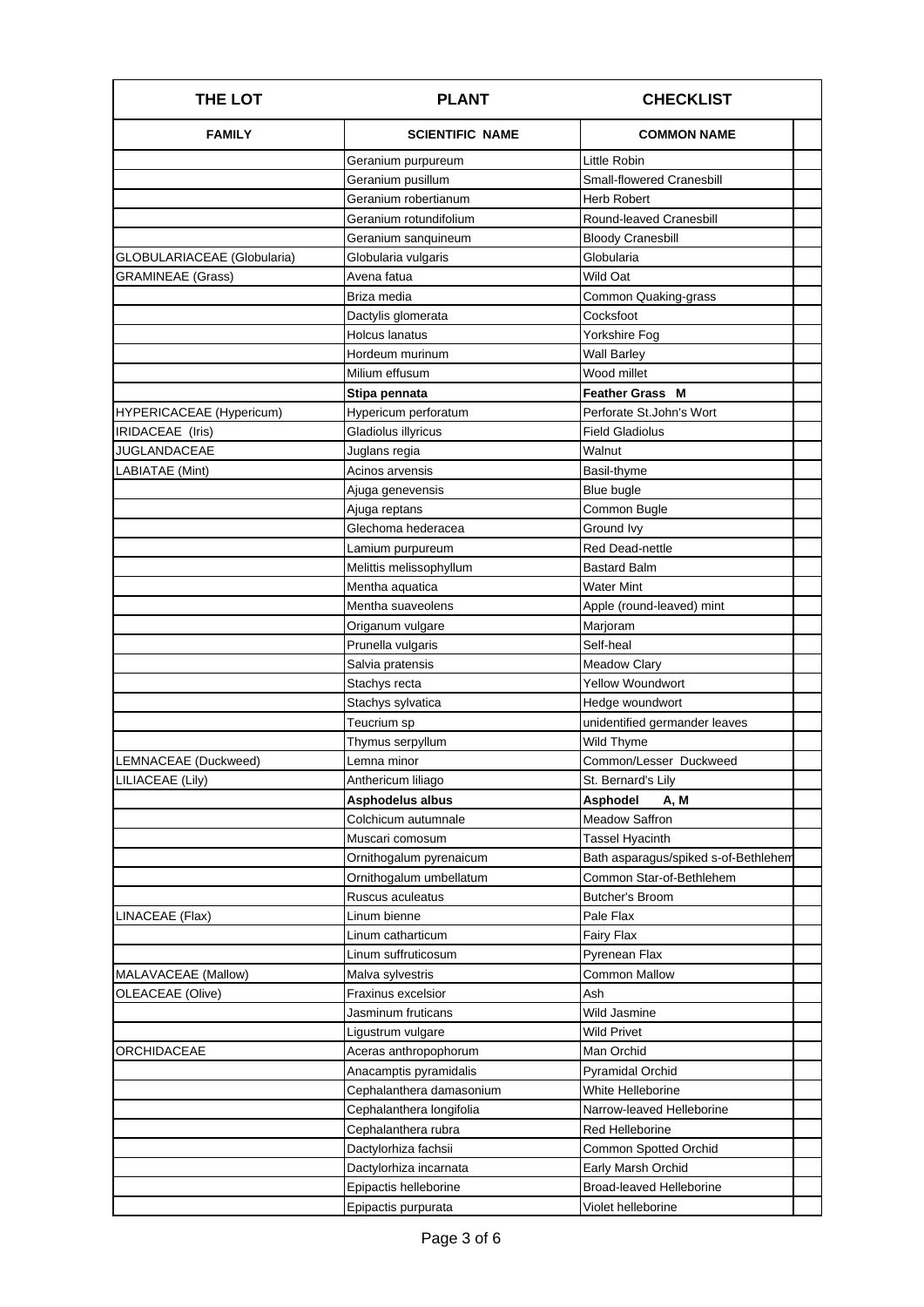| <b>FAMILY</b><br><b>SCIENTIFIC NAME</b><br><b>COMMON NAME</b><br><b>Fragrant Orchid</b><br>Gymnadenia conopsea<br><b>Lizard Orchid</b><br>Himantoglossum hircinum<br>Limodorum abortivum<br>Violet birdsnest orchid (= limador)<br>Common Twayblade<br>Listera ovata<br><b>Birdsnest Orchid</b><br>Neottia nidus-avis<br>Ophrys apifera<br><b>Bee Orchid</b><br>Ophrys insectifera<br>Fly Orchid<br>Woodcock orchid M<br>Ophrys scolopax<br>Ophrys sphegodes<br><b>Early Spider Orchid</b><br>Orchis laxiflora<br>Loose-flowered Orchid<br>Orchis masculata<br>Early Purple Orchid<br>Military Orchid<br>Orchis militaris<br>Green-winged orchid<br>Orchis morio<br>Orchis purpurea<br>Lady Orchid<br>Orchis simia<br>Monkey Orchid |  |
|-------------------------------------------------------------------------------------------------------------------------------------------------------------------------------------------------------------------------------------------------------------------------------------------------------------------------------------------------------------------------------------------------------------------------------------------------------------------------------------------------------------------------------------------------------------------------------------------------------------------------------------------------------------------------------------------------------------------------------------|--|
|                                                                                                                                                                                                                                                                                                                                                                                                                                                                                                                                                                                                                                                                                                                                     |  |
|                                                                                                                                                                                                                                                                                                                                                                                                                                                                                                                                                                                                                                                                                                                                     |  |
|                                                                                                                                                                                                                                                                                                                                                                                                                                                                                                                                                                                                                                                                                                                                     |  |
|                                                                                                                                                                                                                                                                                                                                                                                                                                                                                                                                                                                                                                                                                                                                     |  |
|                                                                                                                                                                                                                                                                                                                                                                                                                                                                                                                                                                                                                                                                                                                                     |  |
|                                                                                                                                                                                                                                                                                                                                                                                                                                                                                                                                                                                                                                                                                                                                     |  |
|                                                                                                                                                                                                                                                                                                                                                                                                                                                                                                                                                                                                                                                                                                                                     |  |
|                                                                                                                                                                                                                                                                                                                                                                                                                                                                                                                                                                                                                                                                                                                                     |  |
|                                                                                                                                                                                                                                                                                                                                                                                                                                                                                                                                                                                                                                                                                                                                     |  |
|                                                                                                                                                                                                                                                                                                                                                                                                                                                                                                                                                                                                                                                                                                                                     |  |
|                                                                                                                                                                                                                                                                                                                                                                                                                                                                                                                                                                                                                                                                                                                                     |  |
|                                                                                                                                                                                                                                                                                                                                                                                                                                                                                                                                                                                                                                                                                                                                     |  |
|                                                                                                                                                                                                                                                                                                                                                                                                                                                                                                                                                                                                                                                                                                                                     |  |
|                                                                                                                                                                                                                                                                                                                                                                                                                                                                                                                                                                                                                                                                                                                                     |  |
|                                                                                                                                                                                                                                                                                                                                                                                                                                                                                                                                                                                                                                                                                                                                     |  |
|                                                                                                                                                                                                                                                                                                                                                                                                                                                                                                                                                                                                                                                                                                                                     |  |
| <b>Burnt-tip Orchid</b><br>Orchis ustulata                                                                                                                                                                                                                                                                                                                                                                                                                                                                                                                                                                                                                                                                                          |  |
| Lesser Butterfly Orchid<br>Platanthera bifolia                                                                                                                                                                                                                                                                                                                                                                                                                                                                                                                                                                                                                                                                                      |  |
| Greater Celandine<br>PAPAVERACEAE (Poppy)<br>Cheldonium majus                                                                                                                                                                                                                                                                                                                                                                                                                                                                                                                                                                                                                                                                       |  |
| Common Poppy<br>Papaver rhoeas                                                                                                                                                                                                                                                                                                                                                                                                                                                                                                                                                                                                                                                                                                      |  |
| Kidney Vetch<br>PAPILIONACEAE (Pea)<br>Anthyllis vulneraria                                                                                                                                                                                                                                                                                                                                                                                                                                                                                                                                                                                                                                                                         |  |
| Argyrolobium sanonii<br>Argyrolobium M                                                                                                                                                                                                                                                                                                                                                                                                                                                                                                                                                                                                                                                                                              |  |
| Montpellier Milk-Vetch A<br>Astragalus monspessulanus                                                                                                                                                                                                                                                                                                                                                                                                                                                                                                                                                                                                                                                                               |  |
| Cercis siliquastrum<br><b>Judas Tree M</b>                                                                                                                                                                                                                                                                                                                                                                                                                                                                                                                                                                                                                                                                                          |  |
| Chamaespartium sagittale<br>Winged broom/greenweed A                                                                                                                                                                                                                                                                                                                                                                                                                                                                                                                                                                                                                                                                                |  |
| Horseshoe Vetch<br>Hippocrepis comosa                                                                                                                                                                                                                                                                                                                                                                                                                                                                                                                                                                                                                                                                                               |  |
| Hippocrepis emerus<br>Scorpion senna                                                                                                                                                                                                                                                                                                                                                                                                                                                                                                                                                                                                                                                                                                |  |
| Laburnum anagyroides<br>Laburnum                                                                                                                                                                                                                                                                                                                                                                                                                                                                                                                                                                                                                                                                                                    |  |
| <b>Yellow Vetchling</b><br>Lathyrus aphaca                                                                                                                                                                                                                                                                                                                                                                                                                                                                                                                                                                                                                                                                                          |  |
| Lathyrus pratensis<br>Meadow Vetchling                                                                                                                                                                                                                                                                                                                                                                                                                                                                                                                                                                                                                                                                                              |  |
| Lathyrus setifolius<br>Brown Vetch A, M                                                                                                                                                                                                                                                                                                                                                                                                                                                                                                                                                                                                                                                                                             |  |
| Lotus corniculatus<br><b>Birdsfoot Trefoil</b>                                                                                                                                                                                                                                                                                                                                                                                                                                                                                                                                                                                                                                                                                      |  |
| Medicago arabica<br>Spotted medick                                                                                                                                                                                                                                                                                                                                                                                                                                                                                                                                                                                                                                                                                                  |  |
| <b>Black Medick</b><br>Medicago lupulina                                                                                                                                                                                                                                                                                                                                                                                                                                                                                                                                                                                                                                                                                            |  |
| Medicago minima<br>Bur medick                                                                                                                                                                                                                                                                                                                                                                                                                                                                                                                                                                                                                                                                                                       |  |
| Medicago sativa<br>Lucerne (= alfalfa)                                                                                                                                                                                                                                                                                                                                                                                                                                                                                                                                                                                                                                                                                              |  |
| Melilotus officinalis<br><b>Ribbed Melilot</b>                                                                                                                                                                                                                                                                                                                                                                                                                                                                                                                                                                                                                                                                                      |  |
| Onobrychis vicifolia<br>Sainfoin                                                                                                                                                                                                                                                                                                                                                                                                                                                                                                                                                                                                                                                                                                    |  |
| Psoralea bituminosa<br>Pitch Trefoil M                                                                                                                                                                                                                                                                                                                                                                                                                                                                                                                                                                                                                                                                                              |  |
| Robinia pseudacacia<br>False Acacia                                                                                                                                                                                                                                                                                                                                                                                                                                                                                                                                                                                                                                                                                                 |  |
| Spanish Broom (introduced)<br>Spartium junceum                                                                                                                                                                                                                                                                                                                                                                                                                                                                                                                                                                                                                                                                                      |  |
| Trifloium campestre<br>Hop Trefoil                                                                                                                                                                                                                                                                                                                                                                                                                                                                                                                                                                                                                                                                                                  |  |
| Trifolium dubium<br>Lesser Trefoil                                                                                                                                                                                                                                                                                                                                                                                                                                                                                                                                                                                                                                                                                                  |  |
| Trifolium pratense<br><b>Red Clover</b>                                                                                                                                                                                                                                                                                                                                                                                                                                                                                                                                                                                                                                                                                             |  |
| Trifolium repens<br>White Clover                                                                                                                                                                                                                                                                                                                                                                                                                                                                                                                                                                                                                                                                                                    |  |
| Vicia villosa<br>Fodder vetch M                                                                                                                                                                                                                                                                                                                                                                                                                                                                                                                                                                                                                                                                                                     |  |
| Vicia hirsuta<br><b>Hairy Tare</b>                                                                                                                                                                                                                                                                                                                                                                                                                                                                                                                                                                                                                                                                                                  |  |
| Common Vetch<br>Vicia sativa                                                                                                                                                                                                                                                                                                                                                                                                                                                                                                                                                                                                                                                                                                        |  |
| <b>Bush Vetch</b><br>Vicia sepium                                                                                                                                                                                                                                                                                                                                                                                                                                                                                                                                                                                                                                                                                                   |  |
| Plantago lanceolata<br><b>Ribwort Plantain</b><br>PLANTAGINACEAE (Plantain)                                                                                                                                                                                                                                                                                                                                                                                                                                                                                                                                                                                                                                                         |  |
| Plantago major<br>Greater Plantain                                                                                                                                                                                                                                                                                                                                                                                                                                                                                                                                                                                                                                                                                                  |  |
| Hoary Plantain<br>Plantago media                                                                                                                                                                                                                                                                                                                                                                                                                                                                                                                                                                                                                                                                                                    |  |
| London Plane<br>Platanus hybrida                                                                                                                                                                                                                                                                                                                                                                                                                                                                                                                                                                                                                                                                                                    |  |
| Polygala calcarea<br><b>Chalk Milkwort</b><br>POLYGALACEAE (Milkwort)                                                                                                                                                                                                                                                                                                                                                                                                                                                                                                                                                                                                                                                               |  |
| Polygala vulgaris<br>Common Milkwort                                                                                                                                                                                                                                                                                                                                                                                                                                                                                                                                                                                                                                                                                                |  |
| POLYGONACEAE (Dock)<br>Rumex acetosa<br><b>Common Sorrel</b>                                                                                                                                                                                                                                                                                                                                                                                                                                                                                                                                                                                                                                                                        |  |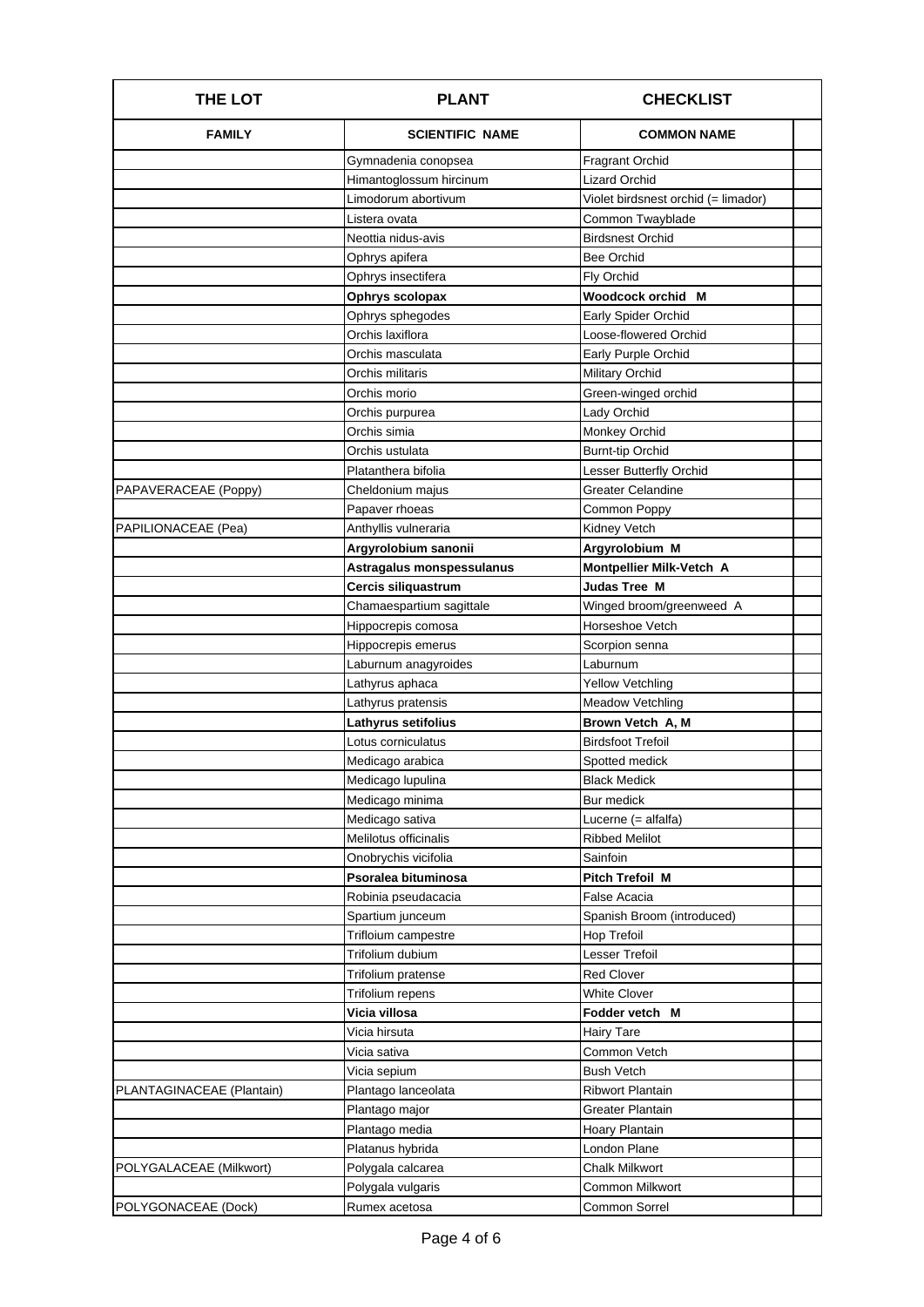| <b>THE LOT</b>             | <b>PLANT</b>                    | <b>CHECKLIST</b>                   |
|----------------------------|---------------------------------|------------------------------------|
| <b>FAMILY</b>              | <b>SCIENTIFIC NAME</b>          | <b>COMMON NAME</b>                 |
|                            | Rumex crispus                   | Curled Dock                        |
|                            | Rumex obtusifolius              | Broad-leaved dock                  |
|                            | Polygonum aviculare             | Knotgrass                          |
| PRIMULACEAE (Primrose)     | Anagallis arvensis              | Scarlet Pimpernel                  |
|                            | Primula veris                   | Cowslip                            |
| PTERIDOPHYTA (Fern)        | Asplenium ruta-muraria          | Wall Rue                           |
|                            | Asplenium scolopendrium         | Hart's tongue fern                 |
|                            | Asplenium trichomanes           | Maidenhair Spleenwort              |
|                            | Ceterach officinarum            | Rusty-back Fern                    |
|                            | Dryopteris sp - dilatata?       | (Broad?) buckler-fern              |
|                            | Ophioglossum vulgatum           | Adderstongue                       |
|                            | Pteridium aquilinum             | Bracken                            |
|                            | Polypodium cambricum            | Southern polypody                  |
|                            | Polypodium vulgare              | Common Polypody                    |
| RANUNCULACEAE (Buttercup)  | Aquilegia vulgaris              | <b>Common Columbine</b>            |
|                            | Clematis vitalba                | Traveller's Joy                    |
|                            | Helleborus foetidus             | <b>Stinking Hellebore</b>          |
|                            | Ranunculus acris                | <b>Meadow Buttercup</b>            |
|                            | Ranunculus arvensis             | Corn Buttercup                     |
|                            | Ranunculus bulbosus             | <b>Bulbous Buttercup</b>           |
|                            | Ranunculus gramineous           | <b>Grass-leaved buttercup</b>      |
|                            | Ranunculus repens               | Creeping Buttercup                 |
| RESEDACEAE (Mignonette)    | Reseda lutea                    | Wild Mignonette                    |
| ROSACEAE (Rose)            | Crataegus monogyna              | Hawthorn                           |
|                            | Filipendula vulgaris            | Dropwort                           |
|                            | Fragaria vesca                  | <b>Wild Strawberry</b>             |
|                            | Geum urbanum                    | Herb Bennet                        |
|                            | Mespilus germanica              | Medlar                             |
|                            | Potentilla reptans              | Creeping cinquefoil                |
|                            | Prunus mahaleb                  | St Lucie's cherry                  |
|                            | Prunus spinosa                  | <b>Blackthorn</b>                  |
|                            | Rosa canina                     | Dog Rose                           |
|                            | Rosa rubiginosa                 | Sweet briar                        |
|                            | Rubus sanctus                   | Bramble                            |
|                            | Sanguisorbia minor              | Salad Burnet                       |
|                            | Sorbus aria                     | Whitebeam                          |
|                            | Sorbus torminalis               | Wild Service Tree                  |
| RUBIACEAE (Bedstraw)       | Cruciata laevipes               | Crosswort                          |
|                            | Galium aparine                  | Cleavers                           |
|                            | Galium mollugo                  | Hedge Bedstraw                     |
|                            | Galium pumilum                  | <b>Slender Bedstraw</b>            |
|                            | Sherardia arvensis              | Field madder                       |
|                            | Rubia peregrina                 | Wild Madder                        |
| SANTALACEAE (Sandalwood)   | Thesium humifusum               | <b>Bastard Toadflax</b>            |
| SCROPHULARIACEAE (Figwort) | Chaenorhinum minus              | Small Toadflax                     |
|                            | Cymbalaria muralis              | Ivy-leaved Toadflax                |
|                            | Digitalis lutea                 | <b>Small Yellow Foxglove</b>       |
|                            | Euphrasia nemorosa              | Common Eyebright                   |
|                            | Linaria supina (= L. pyrenaica) | Pyrenean (prostrate) toadflax<br>A |
|                            | Melampyrum cristatum            | Crested Cow Wheat                  |
|                            | Rhinanthus minor                | <b>Yellow Rattle</b>               |
|                            | Scrophularia canina             | French (Alpine) Figwort            |
|                            | Verbascum pulverulentum         | Hoary Mullein                      |
|                            | Veronica anagallis-aquatica     | <b>Blue Water-speedwell</b>        |
|                            | Veronica arvensis               | <b>Wall Speedwell</b>              |